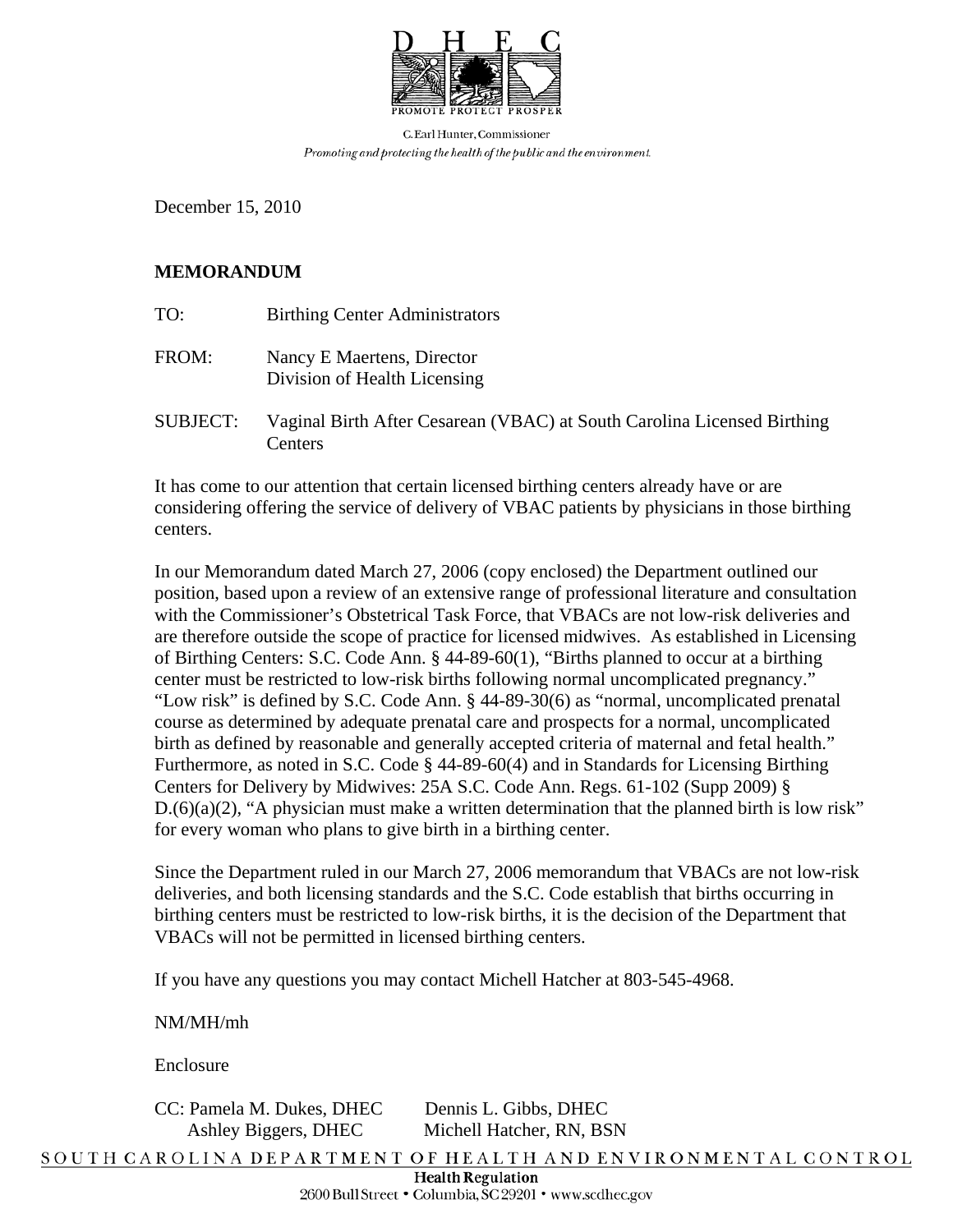

2600 Bull Street Columbia, SC 29201-1708

March 27, 2006

## **MEMORANDUM**

Licensed Midwives, Licensed Midwife Apprentices, And Interested Citizens TO:

Dennis L. Gibbs, Director<br>Division of Health Licensing **FROM:** 

**SUBJECT:** Vaginal Birth After Cesarean (VBAC) and Licensed Midwifery Practice

As requested by the Licensed Midwifery Advisory Council in May 2005, the Department has undergone a second review of professional literature and other information provided by Licensed Midwives, health care professionals, Department staff and other interested citizens regarding the scope of Licensed Midwifery practice and performing vaginal birth after Cesarean (VBAC).

In May 2004, upon conclusion of a study by Department staff, the Department's position regarding Licensed Midwife practice and VBAC was announced at the Midwifery Advisory Council meeting. In August 2004, a letter was sent to all midwifery licensees specifying that it would be considered a violation of Regulation 61-24, Standards for Licensing Midwives, Section D. Scope of Practice, for Licensed Midwives to perform VBAC and that current VBAC clients must be referred to a licensed physician for medical care.

A lengthy and in depth review of all available information, to include consultation with the Commissioner's Obstetrical Task Force in August 2005, has been completed. It is the decision of the Department that the existing policy will not be changed. It is the Department's position that the care of patients desiring VBAC is not low-risk and therefore is outside the scope of practice for Licensed Midwives, as that scope is defined in the above referenced regulation.

Among the extensive range of professional literature and information provided to the Department that has been reviewed and considered are the following:

Macones, George A., MD, MSCE et al., "Maternal complications with vaginal birth after cesarean delivery: A multicenter study," American Journal of Obstetrics and Gynecology, Vol. 193, November 2005, pp. 1656-1662.

Lieberman, Ellice, MD, DrPH et al., "Results of the National Study of Vaginal Births After Cesarean in Birth Centers," Obstetrics and Gynecology, Vol. 104, November 2004, pp. 933-942.

Lie, Desiree, MD, MSEd, "Trial of Labor After Cesarean Section (TOLAC): Updated Clinical Recommendations," American Academy of Family Physicians Scientific Assembly, July 2005, and Medscape, January 6, 2006.

American College of Obstetricians and Gynecologists, "Vaginal Birth After Cesarean Delivery," Practice Bulletin #54, July 2004.